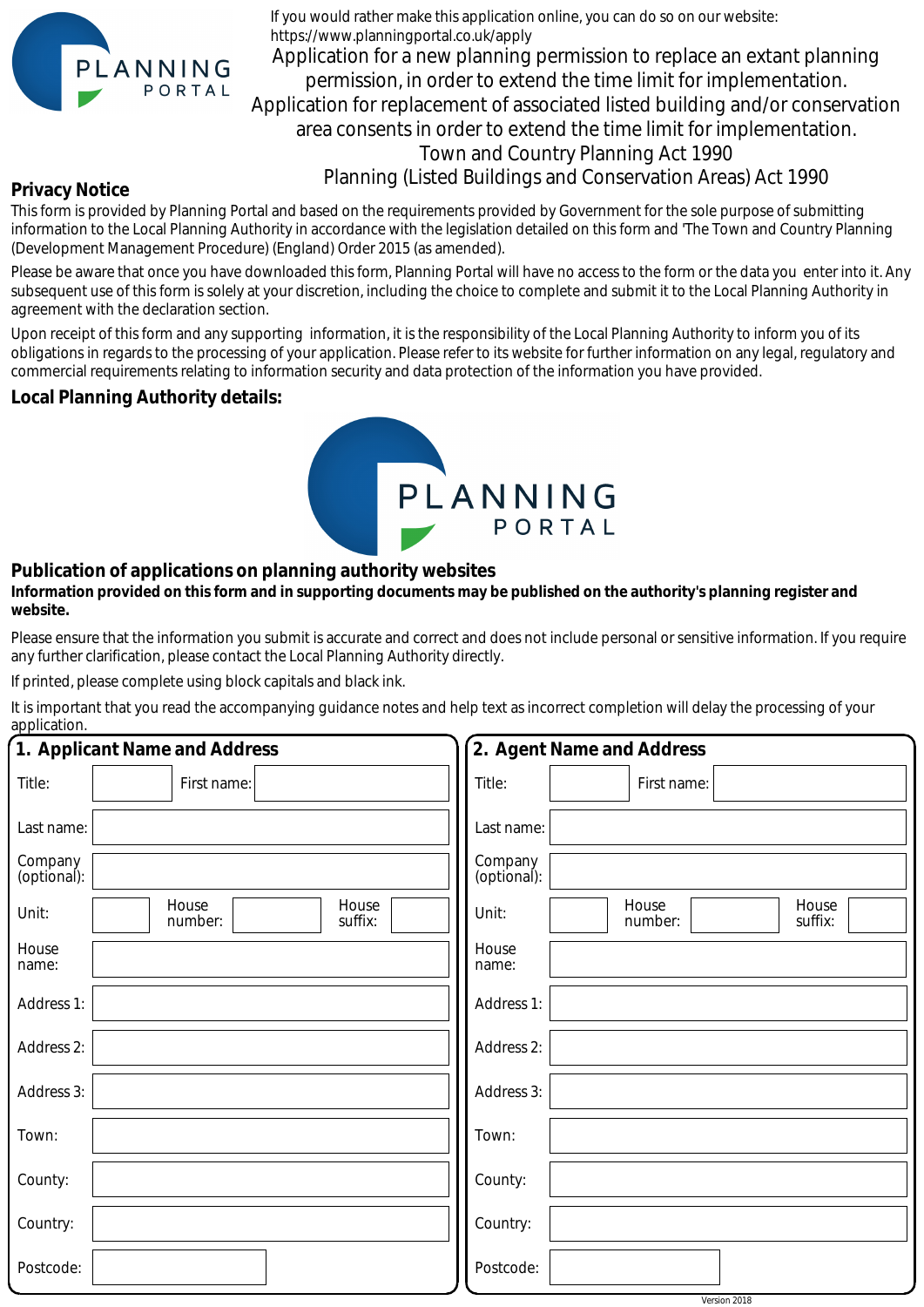| 3. Site Address Details<br>Please provide the full postal address of the application site.<br>House<br>House<br>Unit:<br>suffix:<br>number:<br>House<br>name:<br>Address 1:<br>Address 2:<br>Address 3:<br>Town:<br>County:<br>Postcode<br>(optional):<br>Description of location or a grid reference.<br>(must be completed if postcode is not known):<br>Easting:<br>Northing:<br>Description:                                                                                                                                                                                                                                                                                                                                                                                                                                                    | 4. Pre-application Advice<br>Has assistance or prior advice been sought from the local<br>authority about this application?<br>Yes<br>No<br>If Yes, please complete the following information about the advice<br>you were given. (This will help the authority to deal with this<br>application more efficiently).<br>Please tick if the full contact details are not<br>known, and then complete as much as possible:<br>Officer name:<br>Reference:<br>Date of advice (DD/MM/YYYY):<br>Details of pre-application advice received: |  |  |  |
|-----------------------------------------------------------------------------------------------------------------------------------------------------------------------------------------------------------------------------------------------------------------------------------------------------------------------------------------------------------------------------------------------------------------------------------------------------------------------------------------------------------------------------------------------------------------------------------------------------------------------------------------------------------------------------------------------------------------------------------------------------------------------------------------------------------------------------------------------------|---------------------------------------------------------------------------------------------------------------------------------------------------------------------------------------------------------------------------------------------------------------------------------------------------------------------------------------------------------------------------------------------------------------------------------------------------------------------------------------------------------------------------------------|--|--|--|
| 5. Eligibility<br>No<br>Yes<br>Was the existing planning permission extant on 1 October 2010?<br>If you have answered No to this question, you cannot apply to replace this planning permission.<br>If you are applying to replace an existing listed building or conservation area consent, is it<br>associated with a planning permission which you are also applying to replace?<br>No<br>Not Applicable<br>Yes<br>If you have answered No to this question you cannot apply to replace this listed building consent or<br>conservation area consent.<br>If you are applying to replace a listed building or conservation area consent, was it extant<br>Not Applicable<br>No<br>Yes<br>on 1 October 2010?<br>If you have answered No to this question you cannot apply to replace this listed building consent or<br>conservation area consent. |                                                                                                                                                                                                                                                                                                                                                                                                                                                                                                                                       |  |  |  |
| 6. Description Of Your Proposal<br>Please provide a description of the approved development as shown on the decision letter, including application reference number and<br>date of decision in the sections below. Please also provide the original application type:<br>Reference number:                                                                                                                                                                                                                                                                                                                                                                                                                                                                                                                                                          | Date of decision (DD/MM/YYYY):                                                                                                                                                                                                                                                                                                                                                                                                                                                                                                        |  |  |  |
| What was the original application type?:<br>(e.g. 'Full', 'Householder and Listed Building', 'Outline')                                                                                                                                                                                                                                                                                                                                                                                                                                                                                                                                                                                                                                                                                                                                             |                                                                                                                                                                                                                                                                                                                                                                                                                                                                                                                                       |  |  |  |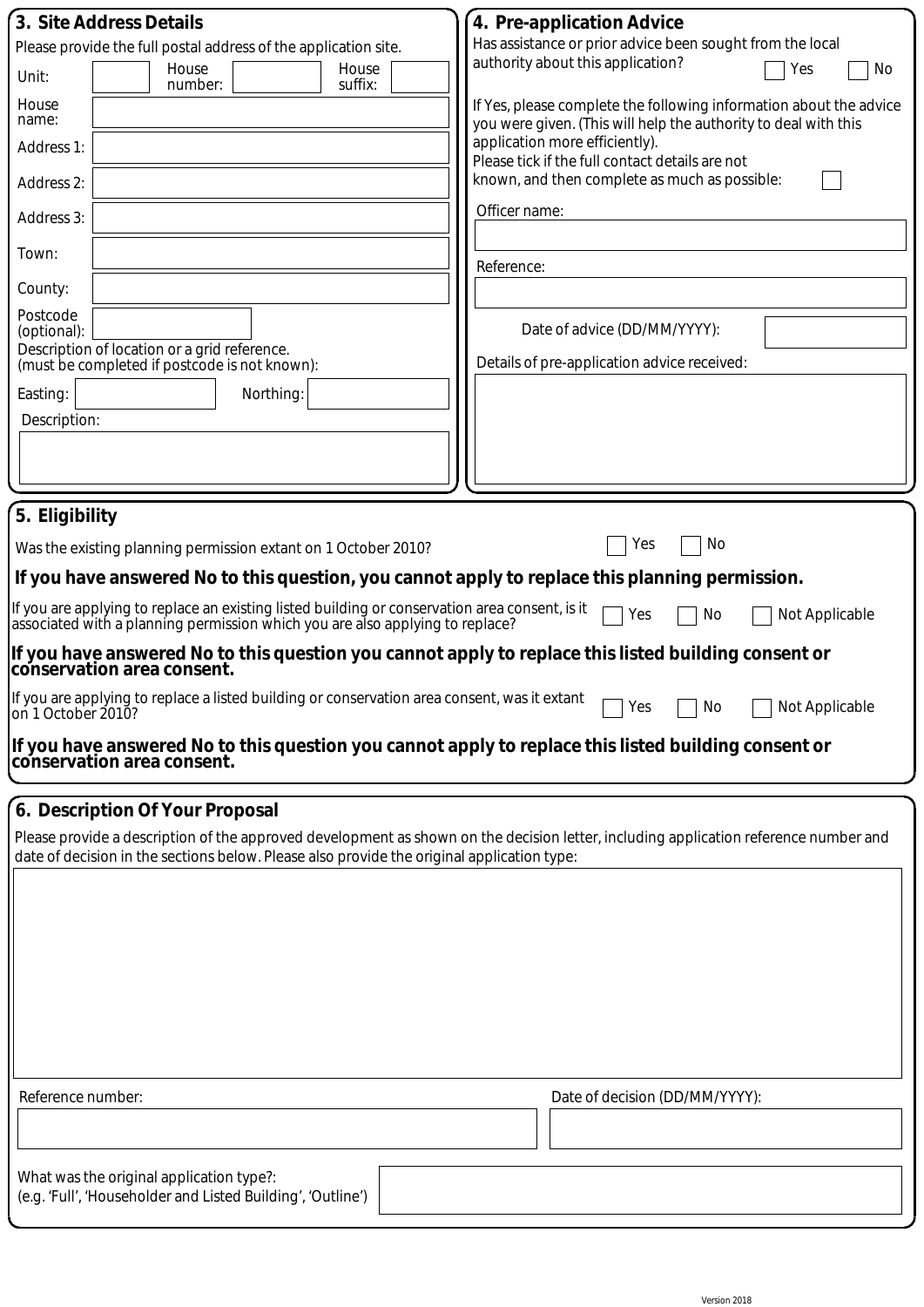| 6. Description Of Your Proposal (continued)                                                                                                                                                                                                                                                                      |                                          |  |  |  |
|------------------------------------------------------------------------------------------------------------------------------------------------------------------------------------------------------------------------------------------------------------------------------------------------------------------|------------------------------------------|--|--|--|
| For the purpose of calculating fees, which of the following best describes your application for planning<br>permission?                                                                                                                                                                                          |                                          |  |  |  |
| Major development: typically consists of developments for waste, or more than 10 dwellings or a site larger than 0.5 ha,<br>or building(s) with a floor space of 1,000 sq m or more                                                                                                                              |                                          |  |  |  |
| Householder development: development to an existing dwellinghouse or development within its curtilage                                                                                                                                                                                                            |                                          |  |  |  |
| Other: anything not covered by either of the above categories                                                                                                                                                                                                                                                    |                                          |  |  |  |
| If you are also seeking to replace an associated a)listed building consent and/or a b)conservation area consent in order to extend the time<br>limit for their implementation, please also provide a description of the consented schemes, including the application reference numbers<br>and dates of decision: |                                          |  |  |  |
| a) Listed building consent (if applicable):                                                                                                                                                                                                                                                                      |                                          |  |  |  |
|                                                                                                                                                                                                                                                                                                                  |                                          |  |  |  |
| Reference number:                                                                                                                                                                                                                                                                                                | Date of decision (DD/MM/YYYY):           |  |  |  |
|                                                                                                                                                                                                                                                                                                                  |                                          |  |  |  |
|                                                                                                                                                                                                                                                                                                                  |                                          |  |  |  |
| b) Conservation area consent (if applicable):                                                                                                                                                                                                                                                                    |                                          |  |  |  |
|                                                                                                                                                                                                                                                                                                                  |                                          |  |  |  |
|                                                                                                                                                                                                                                                                                                                  |                                          |  |  |  |
|                                                                                                                                                                                                                                                                                                                  |                                          |  |  |  |
|                                                                                                                                                                                                                                                                                                                  |                                          |  |  |  |
|                                                                                                                                                                                                                                                                                                                  |                                          |  |  |  |
|                                                                                                                                                                                                                                                                                                                  |                                          |  |  |  |
|                                                                                                                                                                                                                                                                                                                  |                                          |  |  |  |
| Reference number:                                                                                                                                                                                                                                                                                                | Date of decision (DD/MM/YYYY):           |  |  |  |
|                                                                                                                                                                                                                                                                                                                  |                                          |  |  |  |
|                                                                                                                                                                                                                                                                                                                  |                                          |  |  |  |
|                                                                                                                                                                                                                                                                                                                  |                                          |  |  |  |
| 7. Authority Employee / Member                                                                                                                                                                                                                                                                                   |                                          |  |  |  |
| With respect to the Authority, I am:<br>(a) a member of staff                                                                                                                                                                                                                                                    | Do any of these statements apply to you? |  |  |  |
| (b) an elected member<br>(c) related to a member of staff                                                                                                                                                                                                                                                        | No<br>Yes                                |  |  |  |
| (d) related to an elected member                                                                                                                                                                                                                                                                                 |                                          |  |  |  |
| If yes please provide details of the name, relationship and role                                                                                                                                                                                                                                                 |                                          |  |  |  |
|                                                                                                                                                                                                                                                                                                                  |                                          |  |  |  |
|                                                                                                                                                                                                                                                                                                                  |                                          |  |  |  |
|                                                                                                                                                                                                                                                                                                                  |                                          |  |  |  |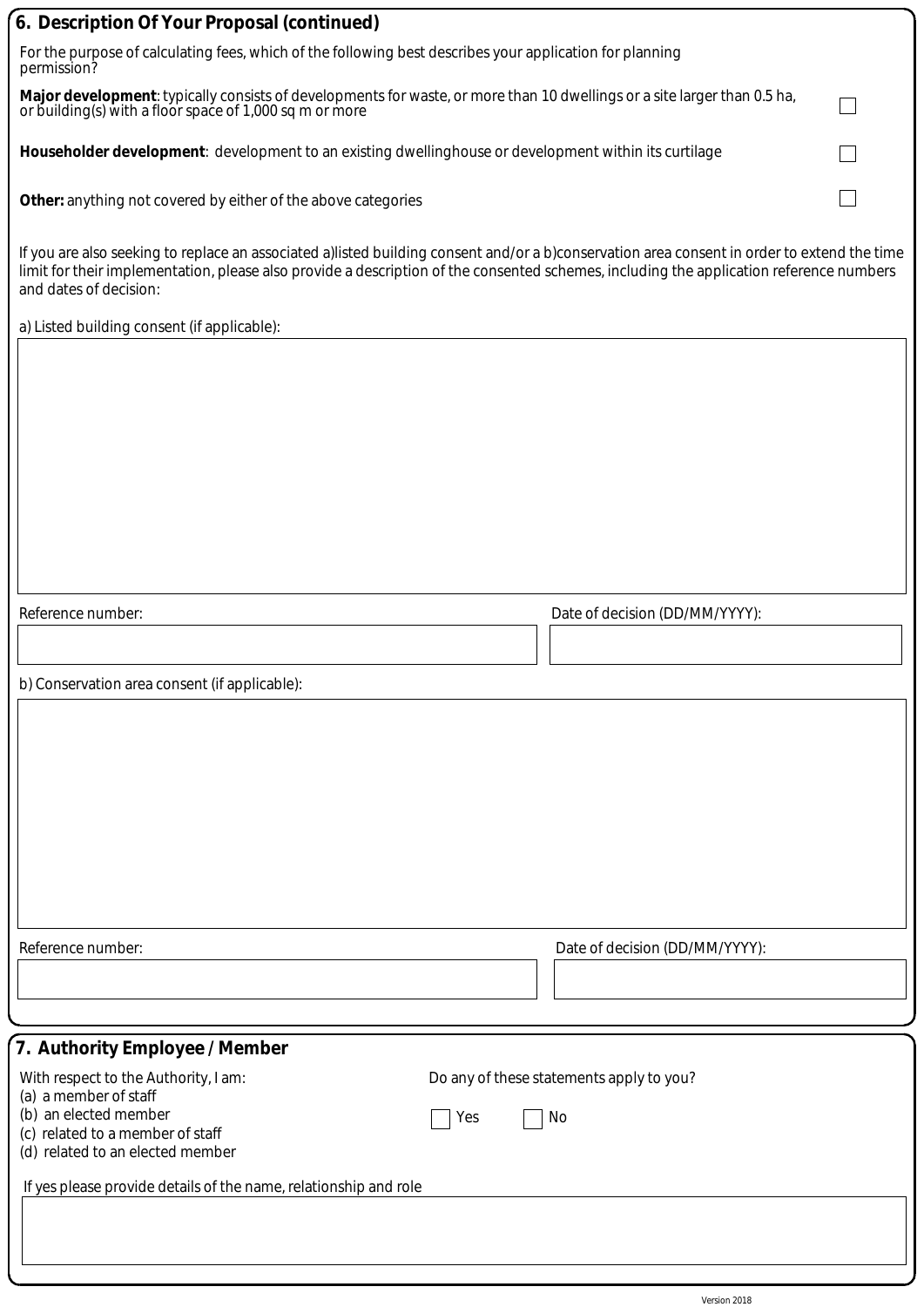| 8. Ownership Certificates and Agricultural Land Declaration<br>is part of, an agricultural holding**<br>application relates but the land is, or is part of, an agricultural holding.                                                                                                                                                                                                                                                                                                                                                                                                                                                                                                                                                                     | One certificate A, B, C, or D must be completed with this application form<br><b>CERTIFICATE OF OWNERSHIP - CERTIFICATE A</b><br>Town and Country Planning (Development Management Procedure) (England) Order 2010 Certificate under Article 12 &<br>Regulation 6 of the Planning (Listed Buildings and Conservation Areas) Regulations 1990<br>I certify/ The applicant certifies that on the day 21 days before the date of this application nobody except myself/ the applicant was the<br>owner <sup>*</sup> of any part of the land or building to which the application relates, and that none of the land to which the application relates is, or<br>NOTE: You should sign Certificate B, C or D, as appropriate, if you are the sole owner of the land or building to which the |                    |  |  |  |
|----------------------------------------------------------------------------------------------------------------------------------------------------------------------------------------------------------------------------------------------------------------------------------------------------------------------------------------------------------------------------------------------------------------------------------------------------------------------------------------------------------------------------------------------------------------------------------------------------------------------------------------------------------------------------------------------------------------------------------------------------------|-----------------------------------------------------------------------------------------------------------------------------------------------------------------------------------------------------------------------------------------------------------------------------------------------------------------------------------------------------------------------------------------------------------------------------------------------------------------------------------------------------------------------------------------------------------------------------------------------------------------------------------------------------------------------------------------------------------------------------------------------------------------------------------------|--------------------|--|--|--|
|                                                                                                                                                                                                                                                                                                                                                                                                                                                                                                                                                                                                                                                                                                                                                          | * "owner" is a person with a freehold interest or leasehold interest with at least 7 years left to run.<br>** "agricultural holding" has the meaning given by reference to the definition of "agricultural tenant" in section 65(8) of the Act.                                                                                                                                                                                                                                                                                                                                                                                                                                                                                                                                         |                    |  |  |  |
| Signed - Applicant:                                                                                                                                                                                                                                                                                                                                                                                                                                                                                                                                                                                                                                                                                                                                      | Or signed - Agent:                                                                                                                                                                                                                                                                                                                                                                                                                                                                                                                                                                                                                                                                                                                                                                      | Date (DD/MM/YYYY): |  |  |  |
| Town and Country Planning (Development Management Procedure) (England) Order 2010 Certificate under Article 12 &<br>Regulation 6 of the Planning (Listed Buildings and Conservation Areas) Regulations 1990<br>I certify/ The applicant certifies that I have/the applicant has given the requisite notice to everyone else (as listed below) who, on the day<br>21 days before the date of this application, was the owner* and/or agricultural tenant** of any part of the land or building to which this<br>application relates.<br>owner" is a person with a freehold interest or leasehold interest with at least 7 years left to run"<br>** "agricultural tenant" has the meaning given in section 65(8) of the Town and Country Planning Act 1990 |                                                                                                                                                                                                                                                                                                                                                                                                                                                                                                                                                                                                                                                                                                                                                                                         |                    |  |  |  |
| Name of Owner / Agricultural Tenant                                                                                                                                                                                                                                                                                                                                                                                                                                                                                                                                                                                                                                                                                                                      | Address                                                                                                                                                                                                                                                                                                                                                                                                                                                                                                                                                                                                                                                                                                                                                                                 | Date Notice Served |  |  |  |
| Signed - Applicant:                                                                                                                                                                                                                                                                                                                                                                                                                                                                                                                                                                                                                                                                                                                                      | Or signed - Agent:                                                                                                                                                                                                                                                                                                                                                                                                                                                                                                                                                                                                                                                                                                                                                                      | Date (DD/MM/YYYY): |  |  |  |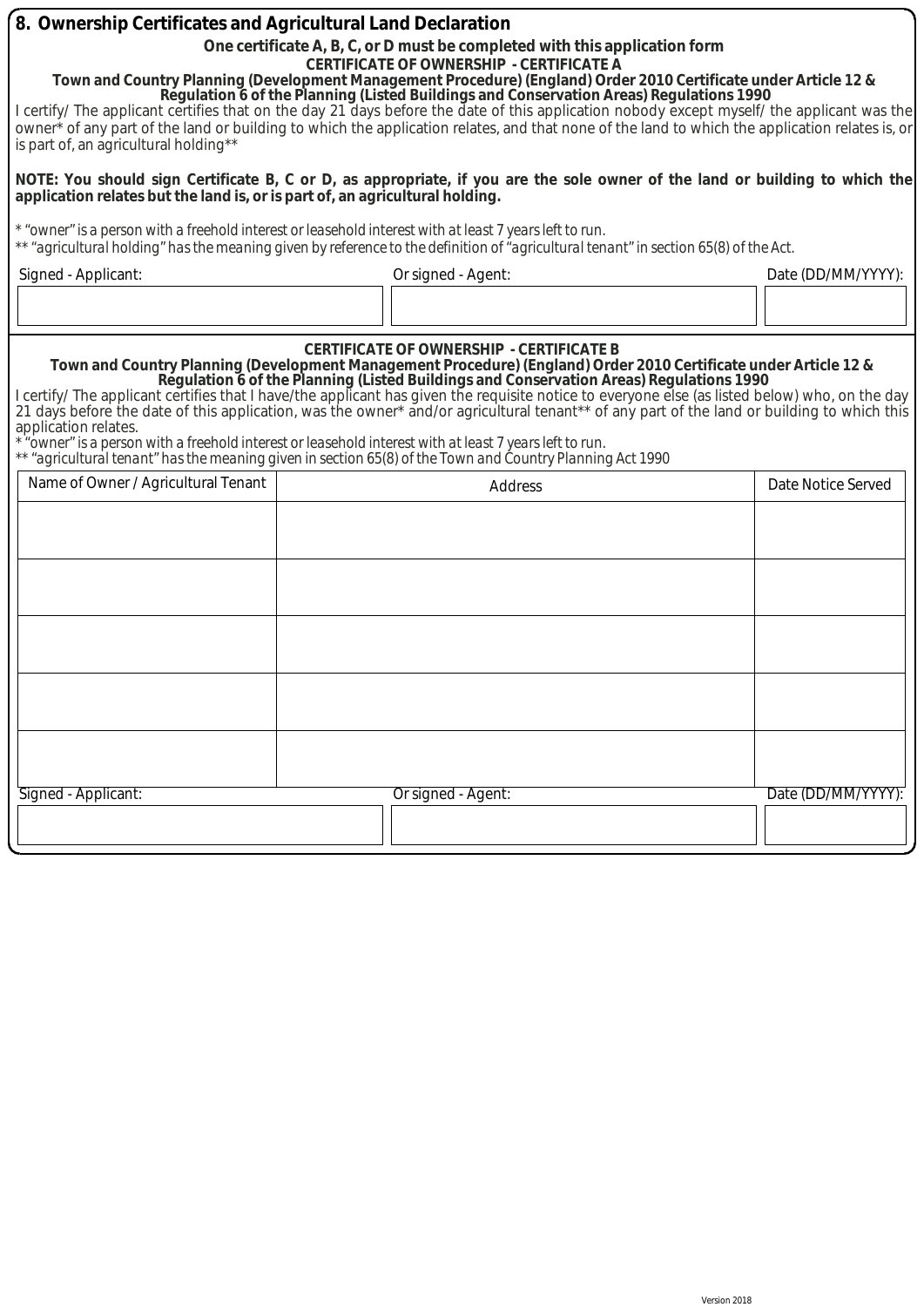| 8. Ownership Certificates and Agricultural Land Declaration (continued)                                                                                                                                                                                                                                                                                                                                                                                                                                                  |                                                                                                                                                                                                                                                                |                                                   |                    |  |  |  |
|--------------------------------------------------------------------------------------------------------------------------------------------------------------------------------------------------------------------------------------------------------------------------------------------------------------------------------------------------------------------------------------------------------------------------------------------------------------------------------------------------------------------------|----------------------------------------------------------------------------------------------------------------------------------------------------------------------------------------------------------------------------------------------------------------|---------------------------------------------------|--------------------|--|--|--|
| <b>CERTIFICATE OF OWNERSHIP - CERTIFICATE C</b><br>Town and Country Planning (Development Management Procedure) (England) Order 2010 Certificate under Article 12 &<br>Regulation 6 of the Planning (Listed Buildings and Conservation Areas) Regulations 1990<br>I certify/ The applicant certifies that:                                                                                                                                                                                                               |                                                                                                                                                                                                                                                                |                                                   |                    |  |  |  |
| Neither Certificate A or B can be issued for this application<br>All reasonable steps have been taken to find out the names and addresses of the other owners* and/or agricultural tenants** of<br>the land or building, or of a part of it, but I have/ the applicant has been unable to do so.<br>* "owner" is a person with a freehold interest or leasehold interest with at least 7 years left to run.<br>** "agricultural tenant" has the meaning given in section 65(8) of the Town and Country Planning Act 1990 |                                                                                                                                                                                                                                                                |                                                   |                    |  |  |  |
| The steps taken were:                                                                                                                                                                                                                                                                                                                                                                                                                                                                                                    |                                                                                                                                                                                                                                                                |                                                   |                    |  |  |  |
|                                                                                                                                                                                                                                                                                                                                                                                                                                                                                                                          |                                                                                                                                                                                                                                                                |                                                   |                    |  |  |  |
| Name of Owner / Agricultural Tenant                                                                                                                                                                                                                                                                                                                                                                                                                                                                                      | Address                                                                                                                                                                                                                                                        |                                                   | Date Notice Served |  |  |  |
|                                                                                                                                                                                                                                                                                                                                                                                                                                                                                                                          |                                                                                                                                                                                                                                                                |                                                   |                    |  |  |  |
|                                                                                                                                                                                                                                                                                                                                                                                                                                                                                                                          |                                                                                                                                                                                                                                                                |                                                   |                    |  |  |  |
|                                                                                                                                                                                                                                                                                                                                                                                                                                                                                                                          |                                                                                                                                                                                                                                                                |                                                   |                    |  |  |  |
|                                                                                                                                                                                                                                                                                                                                                                                                                                                                                                                          |                                                                                                                                                                                                                                                                |                                                   |                    |  |  |  |
|                                                                                                                                                                                                                                                                                                                                                                                                                                                                                                                          |                                                                                                                                                                                                                                                                |                                                   |                    |  |  |  |
|                                                                                                                                                                                                                                                                                                                                                                                                                                                                                                                          |                                                                                                                                                                                                                                                                |                                                   |                    |  |  |  |
|                                                                                                                                                                                                                                                                                                                                                                                                                                                                                                                          |                                                                                                                                                                                                                                                                |                                                   |                    |  |  |  |
| Notice of the application has been published in the following newspaper                                                                                                                                                                                                                                                                                                                                                                                                                                                  |                                                                                                                                                                                                                                                                | On the following date (which must not be earlier  |                    |  |  |  |
| (circulating in the area where the land is situated):                                                                                                                                                                                                                                                                                                                                                                                                                                                                    |                                                                                                                                                                                                                                                                | than 21 days before the date of the application): |                    |  |  |  |
|                                                                                                                                                                                                                                                                                                                                                                                                                                                                                                                          |                                                                                                                                                                                                                                                                |                                                   |                    |  |  |  |
| Signed - Applicant:                                                                                                                                                                                                                                                                                                                                                                                                                                                                                                      | Or signed - Agent:                                                                                                                                                                                                                                             |                                                   | Date (DD/MM/YYYY): |  |  |  |
|                                                                                                                                                                                                                                                                                                                                                                                                                                                                                                                          |                                                                                                                                                                                                                                                                |                                                   |                    |  |  |  |
|                                                                                                                                                                                                                                                                                                                                                                                                                                                                                                                          | <b>CERTIFICATE OF OWNERSHIP - CERTIFICATE D</b><br>Town and Country Planning (Development Management Procedure) (England) Order 2010 Certificate under Article 12 &<br>Regulation 6 of the Planning (Listed Buildings and Conservation Areas) Regulations 1990 |                                                   |                    |  |  |  |
| I certify/ The applicant certifies that:                                                                                                                                                                                                                                                                                                                                                                                                                                                                                 |                                                                                                                                                                                                                                                                |                                                   |                    |  |  |  |
| Certificate A cannot be issued for this application<br>All reasonable steps have been taken to find out the names and addresses of everyone else who, on the day 21 days before the                                                                                                                                                                                                                                                                                                                                      |                                                                                                                                                                                                                                                                |                                                   |                    |  |  |  |
| date of this application, was the owner* and/or agricultural tenant** of any part of the land to which this application relates, but I<br>have/ the applicant has been unable to do so.                                                                                                                                                                                                                                                                                                                                  |                                                                                                                                                                                                                                                                |                                                   |                    |  |  |  |
| * "owner" is a person with a freehold interest or leasehold interest with at least 7 years left to run.<br>** "agricultural tenant" has the meaning given in section 65(8) of the Town and Country Planning Act 1990                                                                                                                                                                                                                                                                                                     |                                                                                                                                                                                                                                                                |                                                   |                    |  |  |  |
| The steps taken were:                                                                                                                                                                                                                                                                                                                                                                                                                                                                                                    |                                                                                                                                                                                                                                                                |                                                   |                    |  |  |  |
|                                                                                                                                                                                                                                                                                                                                                                                                                                                                                                                          |                                                                                                                                                                                                                                                                |                                                   |                    |  |  |  |
| Notice of the application has been published in the following newspaper                                                                                                                                                                                                                                                                                                                                                                                                                                                  |                                                                                                                                                                                                                                                                | On the following date (which must not be earlier  |                    |  |  |  |
| (circulating in the area where the land is situated):                                                                                                                                                                                                                                                                                                                                                                                                                                                                    |                                                                                                                                                                                                                                                                | than 21 days before the date of the application): |                    |  |  |  |
|                                                                                                                                                                                                                                                                                                                                                                                                                                                                                                                          |                                                                                                                                                                                                                                                                |                                                   |                    |  |  |  |
| Signed - Applicant:                                                                                                                                                                                                                                                                                                                                                                                                                                                                                                      | Or signed - Agent:                                                                                                                                                                                                                                             |                                                   | Date (DD/MM/YYYY): |  |  |  |
|                                                                                                                                                                                                                                                                                                                                                                                                                                                                                                                          |                                                                                                                                                                                                                                                                |                                                   |                    |  |  |  |
|                                                                                                                                                                                                                                                                                                                                                                                                                                                                                                                          |                                                                                                                                                                                                                                                                |                                                   |                    |  |  |  |